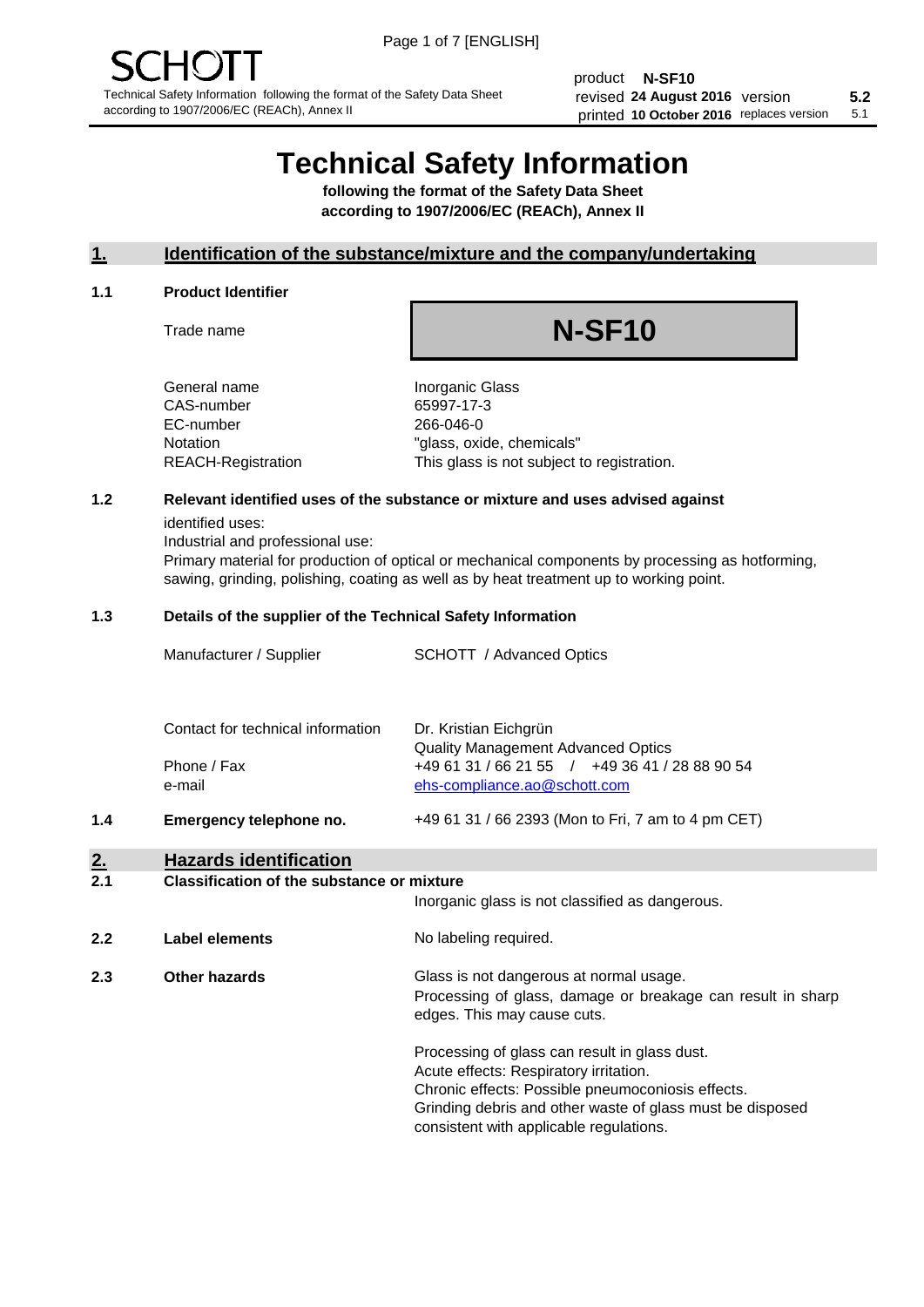## **3. Composition/information on ingredients**

## **3.1 Substances**

As the substance glass is not included in the candidate list of substances of very high concern, currently there are no information duties according to article 33 of REACH. However for the production of glass we may use substances, which are on the candidate list and had been included in Annex XIV of the REACH regulation or could be included in future . These powdery substances are not present as such in the final glass; they are fully integrated into the glass matrix through the melting process. Thus they loose their original characteristics. The main components are listed as additional information in chapter 16. For more information please refer to ehs-compliance.ao@schott.com.

### **3.2 Mixtures**

Glass is classified as substance acc. to regulation (EC) No 987/2008 (amending of Reach-Reg.).

## **4. First aid measures**

## **4.1 Description of first aid measures**

| <b>General information</b> | Glass is no hazardous substance. The following information<br>refer to glass dust and glass splinter which may result from<br>processing or breakage. |
|----------------------------|-------------------------------------------------------------------------------------------------------------------------------------------------------|
| <b>After inhalation</b>    | Supply fresh air; consult doctor in case of complaints                                                                                                |
| After skin contact         | Normally not dangerous.                                                                                                                               |
|                            | Consult doctor in case of complaints.                                                                                                                 |
| After eye contact          | Rinse under running water.                                                                                                                            |
|                            | Consult doctor in case of complaints.                                                                                                                 |
| <b>After swallowing</b>    | Consult doctor                                                                                                                                        |

## **4.2 Most important symptoms and effects, both acute and delayed**

none known

**4.3 Indication of immediate medical attention and special treatment needed** 

|     |                                                                     | none                           |
|-----|---------------------------------------------------------------------|--------------------------------|
| 5.  | <b>Fire fighting measures</b>                                       |                                |
| 5.1 | <b>Extinguishing media</b>                                          | no requirements                |
| 5.2 | Special hazards arising from the substance or mixture               | none. Glass is noncombustible. |
| 5.3 | <b>Advice for firefighters</b>                                      | none                           |
| 6.  | <b>Accidental release measures</b>                                  |                                |
| 6.1 | Personal precautions, protective equipment and emergency procedures |                                |
|     |                                                                     | none                           |
| 6.2 | <b>Environmental Precautions</b>                                    | none                           |
| 6.3 | Methods and material for containment and cleaning up                | none                           |
| 6.4 | Reference to other sections                                         | none                           |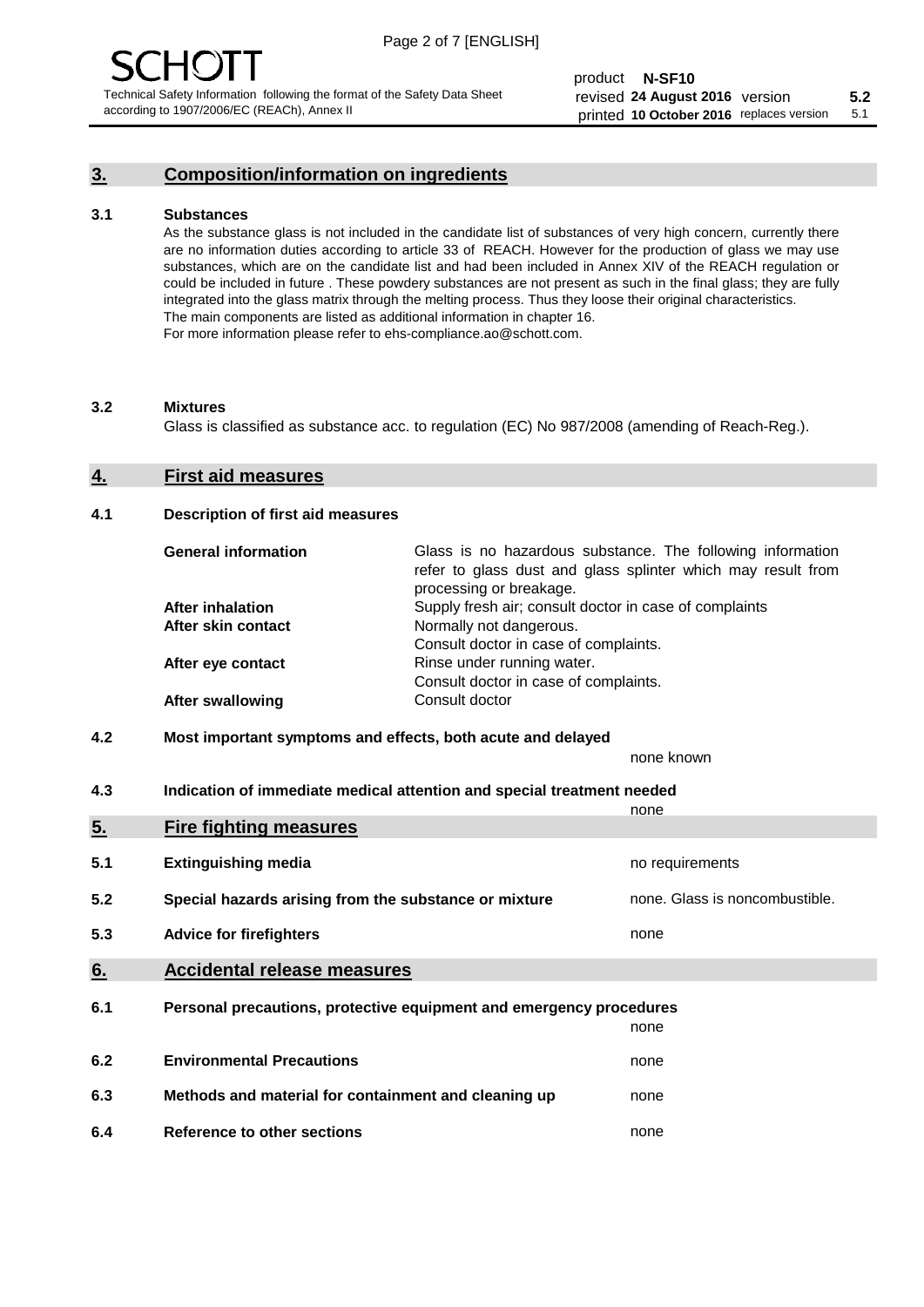

product **N-SF10** revised **5.2 24 August 2016** version printed 10 October 2016 replaces version 5.1

| <u>7.</u> | <b>Handling and storage</b>                                                                                                                                                                                                                                                                                                                                                                                                                                |                                                                                                                                                                                                            |  |  |
|-----------|------------------------------------------------------------------------------------------------------------------------------------------------------------------------------------------------------------------------------------------------------------------------------------------------------------------------------------------------------------------------------------------------------------------------------------------------------------|------------------------------------------------------------------------------------------------------------------------------------------------------------------------------------------------------------|--|--|
| 7.1       | <b>Precautions for safe handling</b><br>Avoid breakage because of injury risk by sharp edges.                                                                                                                                                                                                                                                                                                                                                              |                                                                                                                                                                                                            |  |  |
| 7.2       | Conditions for safe storage, including any incompatibilities<br>Store in dry environment. Avoid excessive humidity.                                                                                                                                                                                                                                                                                                                                        |                                                                                                                                                                                                            |  |  |
| 7.3       | see section 1.2<br>Specific end use(s)                                                                                                                                                                                                                                                                                                                                                                                                                     |                                                                                                                                                                                                            |  |  |
| 8.        | <b>Exposure controls / personal protection</b>                                                                                                                                                                                                                                                                                                                                                                                                             |                                                                                                                                                                                                            |  |  |
| 8.1       | <b>Control parameters</b><br>In case of dust formation, declaration for FUSED SILICA, CAS-No: 60676-86-0<br>TRGS 900 - GERMAN OCCUPATIONAL EXPOSURE LIMIT VALUES (01/2006)<br>Regulation<br>Value<br>(EXPOSURE LIMIT VALUE) with reference to the respirable fraction.<br>0,3 mg / $m3$<br>peak limit<br>no information<br>There is no reason to fear a risk of damage to the developing embryo<br>teratogenic<br>or foetus when limit value is adhered to |                                                                                                                                                                                                            |  |  |
| 8.2       | <b>Exposure controls</b><br>Technical measures and appropriate work processes have higher priority than personal<br>protective equipment. Provide adequate ventilation by local exhaust ventilation or ventilation<br>in general.<br>Adequate assessment tools for verification of effectivity of the protective measures includes<br>methods of measurements as described in "Technischen Regeln for Gefahrstoffe (TRGS) 402.                             |                                                                                                                                                                                                            |  |  |
|           | <b>Respiratory Protection</b>                                                                                                                                                                                                                                                                                                                                                                                                                              | Technical measure: wet grinding/processing,<br>avoid dust<br>formation.<br>If glass dust or particulates are above the national exposure<br>limits use a national approved respirator for dust and fibers. |  |  |
|           | <b>Hand Protection</b>                                                                                                                                                                                                                                                                                                                                                                                                                                     | Use protective gloves and safety wristbands for protection<br>against cut injuries.                                                                                                                        |  |  |
|           | Eye Protection                                                                                                                                                                                                                                                                                                                                                                                                                                             | Use industrial safety glasses that meet national standards.                                                                                                                                                |  |  |
|           | <b>Personnel Protection</b>                                                                                                                                                                                                                                                                                                                                                                                                                                | Use safety skirting for protection from sharp edges.<br>Wear safety shoes.                                                                                                                                 |  |  |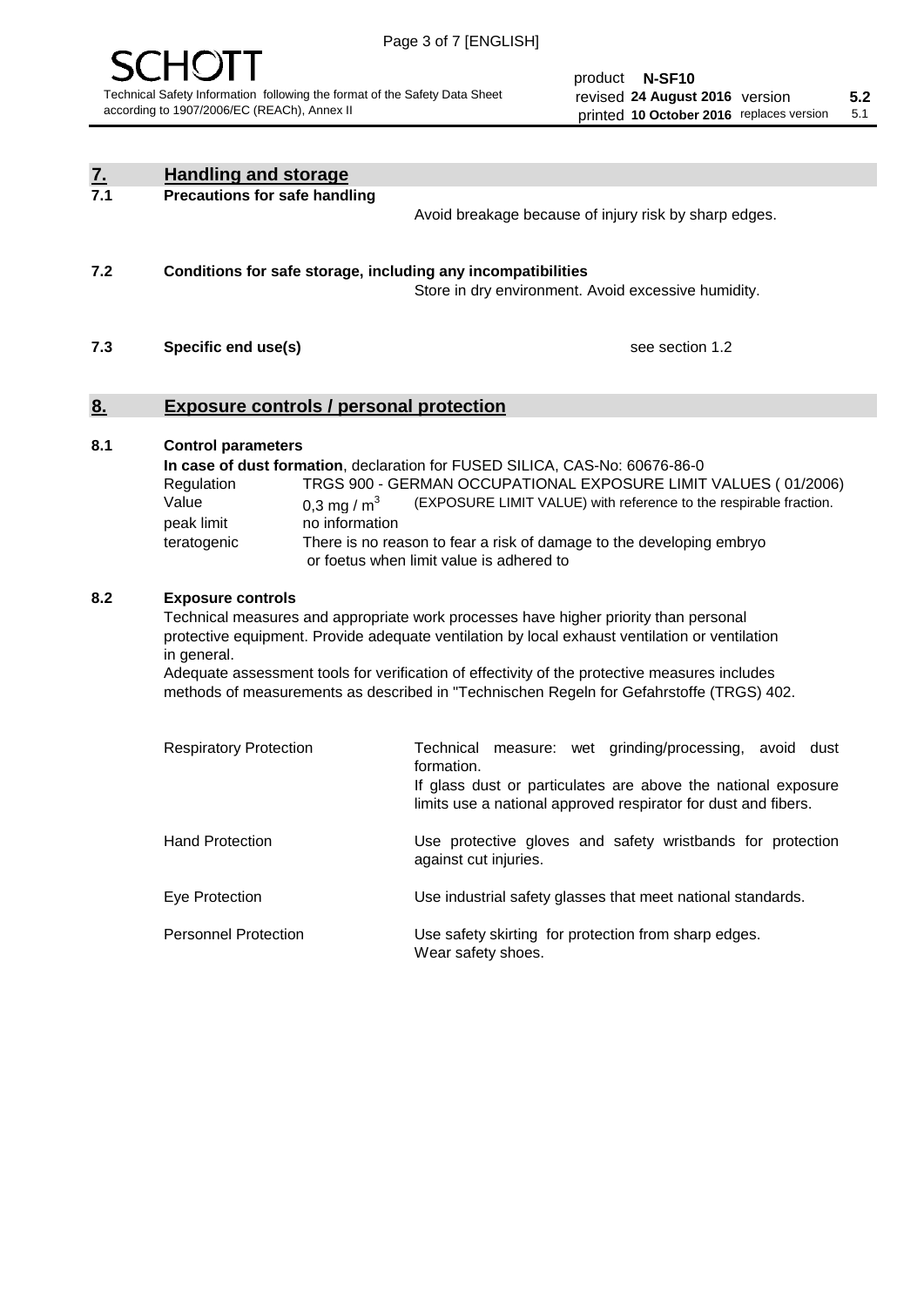## **9. Physical and chemical properties**

### **9.1 Information on basic physical and chemical properties**

|     | Appearance                            |                                                    |
|-----|---------------------------------------|----------------------------------------------------|
|     | <b>Physical state</b>                 | solid                                              |
|     | <b>Colour</b>                         | transparent or coloured                            |
|     | <b>Odour</b>                          | odourless                                          |
|     | pH-value                              | not applicable                                     |
|     | <b>Boilling point/boilling range</b>  | not applicable                                     |
|     | Melting point/melting range           | 559 °C                                             |
|     |                                       | Transformation temperature according to ISO 7884-8 |
|     | <b>Flashpoint</b>                     | not combustible                                    |
|     | <b>Combustibility</b>                 | not combustible                                    |
|     | Ignition temperature                  | none                                               |
|     | <b>Auto flammability</b>              | none                                               |
|     | Danger of explosion                   | none                                               |
|     | <b>Explosive limits upper / lower</b> | none                                               |
|     | <b>Oxidizing characteristics</b>      | none                                               |
|     | Vapour pressure                       | not applicable                                     |
|     | Density (20 °C)                       | $3,05$ g/ccm                                       |
|     | <b>Water solubility</b>               | not applicable                                     |
|     | <b>Fat solubility</b>                 | not applicable                                     |
|     | n-octanol-water partition coefficient | not applicable                                     |
|     | <b>Other information</b>              | none                                               |
| 9.2 | <b>Other information</b>              | none                                               |

## **10. Stability and Reactivity**

### **10.1 Reactivity**

Glass is a stable material. Glass is inert to many chemicals, but may react to hot, strong alkaline solutions and with hydrofluoric, fluorosilicic and phosphoric acids. When heated to temperatures above the melting point, metal oxide fumes may be emitted.

Glass is an amorphous, inorganic, usually transparent or translucent substance consisting of a mixture of silicates or sometimes borates or phosphates as glass formers. With additions of modifiers a melt is produced at high temperatures, that cools to a solid state without crystallization.

## **10.2 Chemical stability**

Glass is stable at normal environmental conditions.

**10.3 Possibility of hazardous reactions** 

No hazardous reactions at intended use.

| 10.4 | <b>Conditions to avoid</b>              | see section 10.1 |
|------|-----------------------------------------|------------------|
| 10.5 | Incompatible materials                  | see section 10.1 |
| 10.6 | <b>Hazardous decomposition products</b> | see section 10.1 |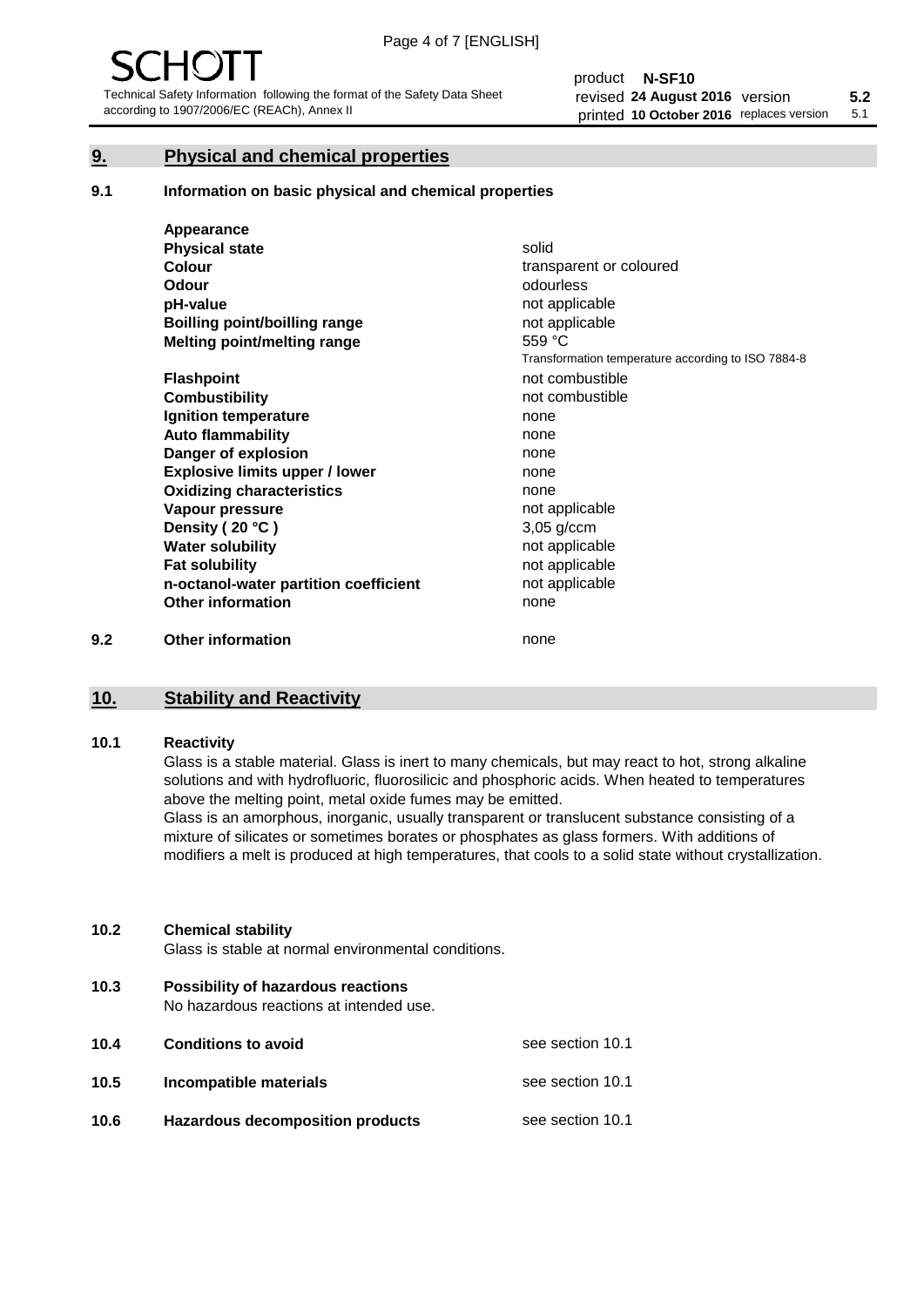## **11. Toxicological information**

**11.1 Information on toxicological effects** Toxicological data are not available.

## **12. Ecological information**

- **12.1 Toxicity**
- **12.2 Persistence and degradability**
- **12.3 Bioaccumulative potential**
- **12.4 Mobility in soil**
- **12.5 Results of PBT and vPvB assessment**
- **12.6 Other adverse effects**

## **13. Disposal considerations**

**13.1 Waste treatment methods**

Disposal according to local regulations

unknown unknown unknown

unknown unknown unknown

| <u>14.</u> | <b>Transport information</b>                                            |                     |
|------------|-------------------------------------------------------------------------|---------------------|
| 14.1       | <b>UN Number</b>                                                        | no requirements     |
| 14.2       | <b>UN Proper Shipping Name</b>                                          | no requirements     |
| 14.3       | <b>Transport hazard class(es)</b>                                       | no requirements     |
| 14.4       | Packing group                                                           | no requirements     |
| 14.5       | <b>Environmental hazards</b>                                            | no requirements     |
| 14.6       | Special precautions for user                                            | see sections 6 to 8 |
| 14.7       | Transport in bulk according to Annex II of MARPOL73/78 and the IBC Code |                     |
|            |                                                                         | no requirements     |

## **15. Regulatory information**

## **15.1 Safety, health and environmental regulations/legislation specific for the substance or mixture**

**REACH** Under REACH glass is classified as a "Substance". According to Appendix V Number 11 of the REACh regulation glass is exempted from registration if specified conditions are met. SCHOTT AG, Advanced Optics has examined this conditions for its products. This glass is not subject to registration.

**RoHS** This glass does not contain - according to our knowledge - materials in concentrations, whose placing on the market is forbidden in accordance to the current requirements of the European Directive 2011/65/EU.

## **United Nations Globally Harmonized System (UN-GHS) related to safety information.**

This information considers also the requirements of the UN-GHS related to safety information.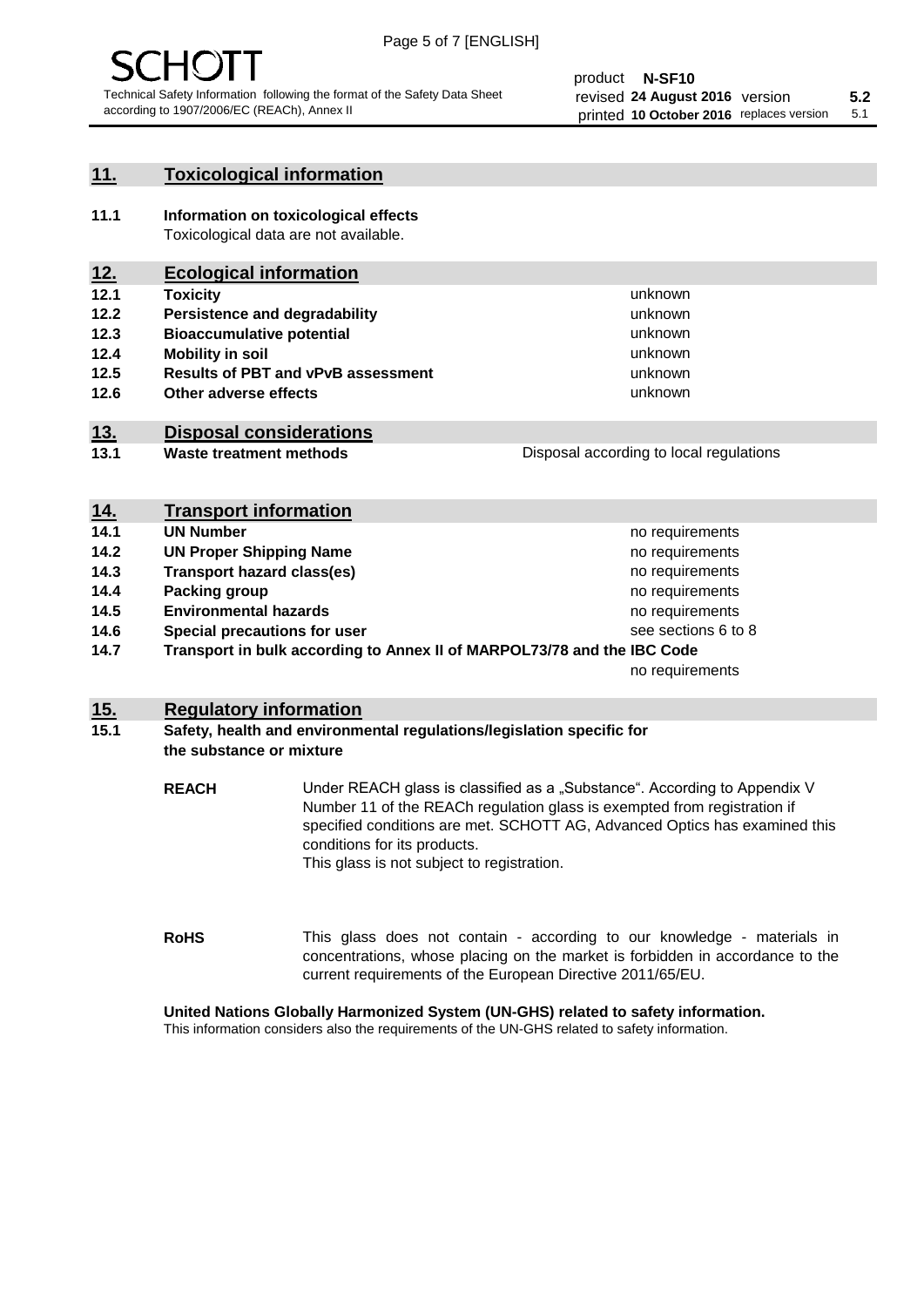#### product **N-SF10** revised **5.2 24 August 2016** version printed 10 October 2016 replaces version 5.1

## **15.2 Chemical Safety Assessment**

A Chemical Safety Assessment has not been carried out.

## **16. Other information**

L,

## **16.1 Composition of mixture according to raw materials, based on the oxides.** 5.1

| chemical                 |               | proportion    | <b>SVHC (REACH)</b> | Reg.  | <b>OSHA</b>             | <b>ACGIH</b>                                  | Carc. |
|--------------------------|---------------|---------------|---------------------|-------|-------------------------|-----------------------------------------------|-------|
| name                     | <b>CAS-No</b> | of weigth (%) | (Y/N)               | (Y/N) | <b>PEL</b>              | <b>TLV</b>                                    | (Y/N) |
| Aluminum Oxide           | 1344-28-1     | < 1           | No.                 | Yes   | $15 \text{ mg/m}^3$     | $10 \text{ mg/m}^3$                           | No    |
| Boron Oxide              | 1303-86-2     | $1 - 10$      | Yes                 | Yes   | $15 \text{ mg/m}^3$     | $10 \text{ mg/m}^3$                           | No    |
| Barium Oxide             | 1304-28-5     | $1 - 10$      | No.                 | Yes   | $0.5$ mg/m <sup>3</sup> | $0.05 \,\mathrm{mg/m^3}$                      | No    |
| Calcium Oxide            | 1305-78-8     | < 1           | No.                 | Yes   | $5 \text{ mg/m}^3$      | $2 \text{ mg/m}^3$                            | No    |
| Potassium Oxide          | 12136-45-7    | $1 - 10$      | No.                 | No    | N/A                     | N/A                                           | No    |
| Sodium Oxide             | 1313-59-3     | $10 - 20$     | No.                 | No    | N/A                     | N/A                                           | No    |
| Niobium Pentoxide        | 1313-96-8     | $1 - 10$      | No.                 | No    | N/A                     | N/A                                           | No    |
| <b>Antimony Trioxide</b> | 1309-64-4     | < 1           | No.                 | Yes   |                         | $0.5 \,\mathrm{mq/m^3}$ 0.5 mg/m <sup>3</sup> | Yes   |
| Silica                   | 14808-60-7    | $30 - 40$     | No.                 | Yes   |                         | $0.1 \text{ mg/m}^3$ 0.025 mg/m <sup>3</sup>  | No    |
| Titanium Oxide           | 13463-67-7    | $20 - 30$     | No.                 | Yes   | $15 \text{ mg/m}^3$     | $10 \text{ mg/m}^3$                           | No    |
| <b>Tungsten Trioxide</b> | 1314-35-8     | < 1           | No.                 | No    | N/A                     | N/A                                           | No    |
| Zirconium Oxide          | 1314-23-4     | < 1           | No                  | Yes   | $5 \text{ mg/m}^3$      | $5 \text{ mg/m}^3$                            | No    |

**The classification and limiting values are valid for the raw materials, see section 3. Glass is not a substance of very high concern (SVHC).**

## **Explanations to the data in the table**

| SVHC(REACH)        | The raw material is listed in the candidate list of the substances of very high<br>concern                                                                 |  |  |
|--------------------|------------------------------------------------------------------------------------------------------------------------------------------------------------|--|--|
| Reg.               | Regulated chemical substance per list OSHA Regulations (Standards - 29 CFR)<br>Subpart 1910.1000 Tables Z1 to Z3 Limits for Air Contaminants               |  |  |
| OSHA / PEL         | Permissible exposure limit – for chemical materials, issued by the OSHA                                                                                    |  |  |
| <b>ACGIH / TLV</b> | Threshold limit value - chemical substances classification by the ACGIH                                                                                    |  |  |
| <b>OSHA</b>        | Occupational Safety and Health Administration, an organization of the US.<br>Department of Labor (www.osha.gov).                                           |  |  |
| <b>ACGIH</b>       | American Conference of Governmental Industrial Hygienists (ACGIH), an<br>member-based organization that advances occupational and environmental<br>health. |  |  |
| Carc.              | Chemical substance classified as carcinogen                                                                                                                |  |  |